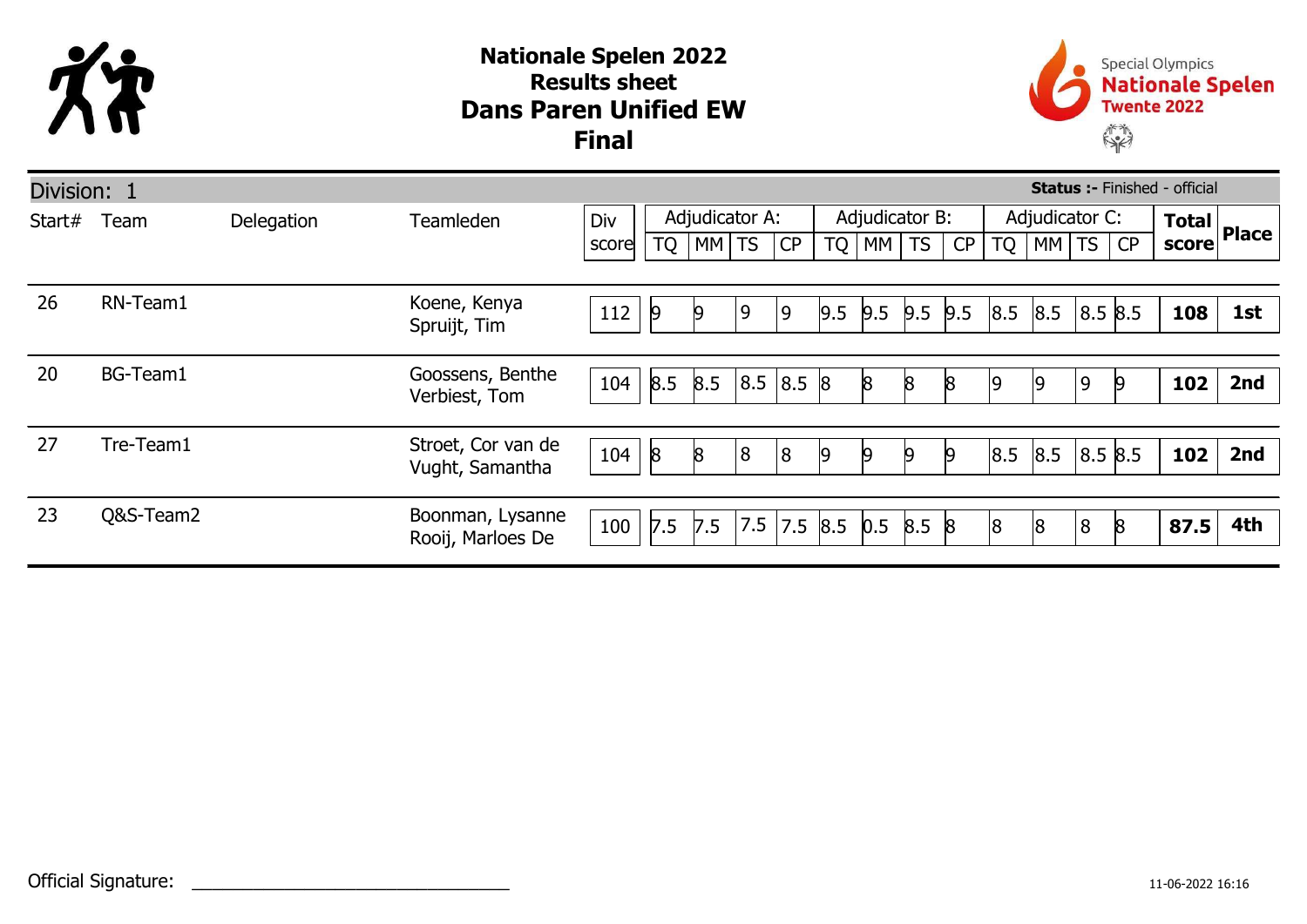

## Dans Paren Unified EW Nationale Spelen 2022 Results sheet Final



| Division: 2<br><b>Status :- Finished - official</b> |           |            |                                     |       |                |       |   |           |                |     |     |              |                |       |   |    |              |              |
|-----------------------------------------------------|-----------|------------|-------------------------------------|-------|----------------|-------|---|-----------|----------------|-----|-----|--------------|----------------|-------|---|----|--------------|--------------|
| Start#                                              | Team      | Delegation | Teamleden                           | Div   | Adjudicator A: |       |   |           | Adjudicator B: |     |     |              | Adjudicator C: |       |   |    | <b>Total</b> | <b>Place</b> |
|                                                     |           |            |                                     | score | TQ             | MM TS |   | CP        | <b>TQ</b>      | MM  | TS  | CP           | <b>TQ</b>      | MM TS |   |    | score        |              |
|                                                     |           |            |                                     |       |                |       |   |           |                |     |     |              |                |       |   |    |              |              |
| 21                                                  | BG-Team2  |            | Boeykens, Mariska<br>Grezlichowski, | 94    | 8              | 8     | 8 | 8         | 8.5            | 8.5 | 8.5 | 8.5          | $ 9\rangle$    | 9     | 9 | Ŀ  | 102          | 1st          |
|                                                     |           |            |                                     |       |                |       |   |           |                |     |     |              |                |       |   |    |              |              |
| 22                                                  | Q&S-Team1 |            | Hollander, Ilse den<br>Vos, Jolanda | 92    | 7.5            | 7.5   |   | 7.5 7.5 8 |                | 8   | 8   | $\mathsf{8}$ | 8              | 8     | 8 | 18 | 94           | 2nd          |
|                                                     |           |            |                                     |       |                |       |   |           |                |     |     |              |                |       |   |    |              |              |
| 29                                                  | Tre-Team3 |            | Kuiers, Ina<br>Vellinga, Jan        | 89.5  |                |       |   | 7         |                |     |     |              |                |       | ⇁ |    | 84           | 3rd          |